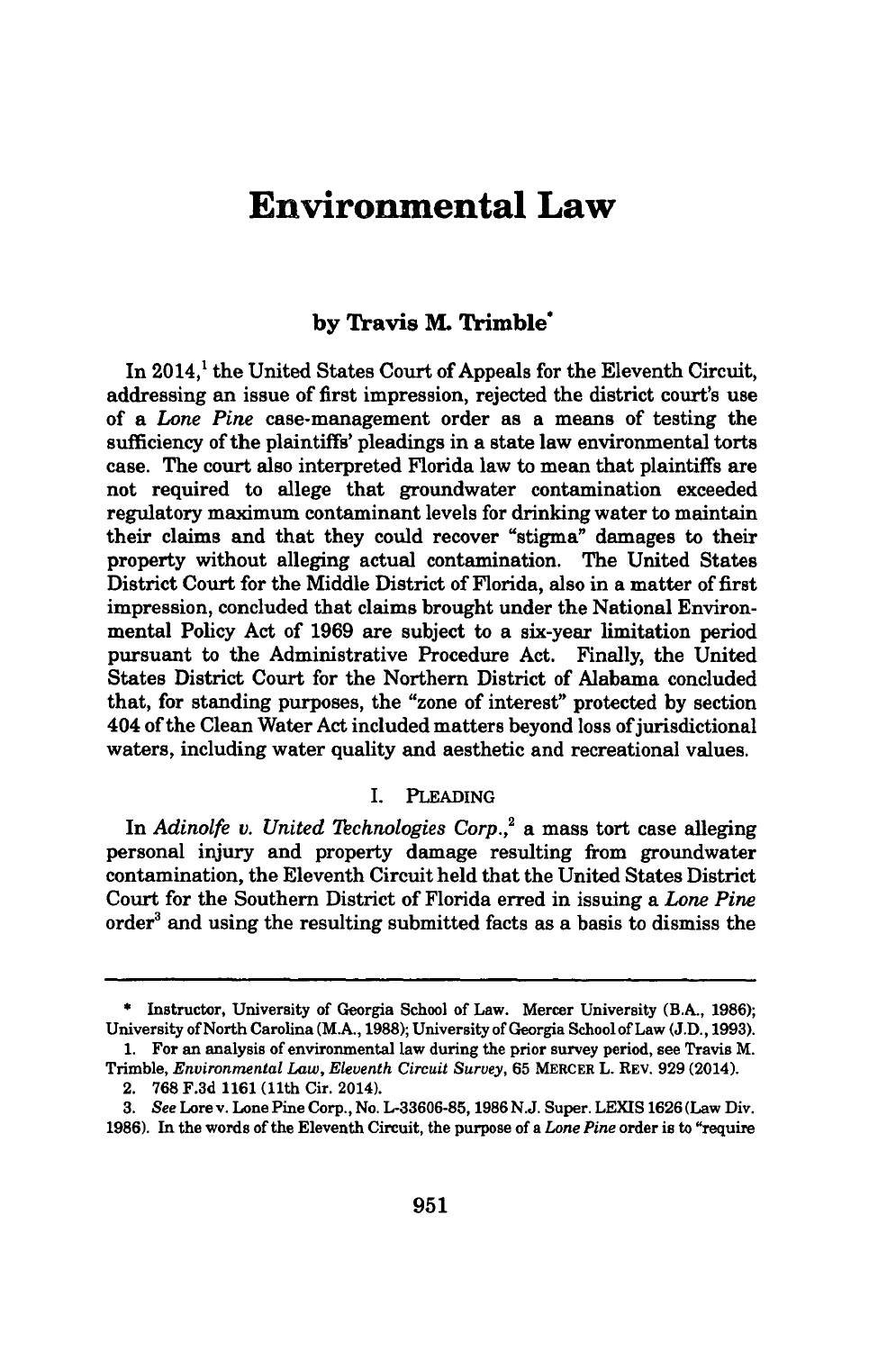plaintiffs' complaint pursuant to Federal Rule of Civil Procedure  $12(b)(6)$ .<sup>4</sup> The circuit court held that the district court should have ruled on the defendant's motion to dismiss based solely on the sufficiency of the complaint under the standards set out **by** the United States Supreme Court in *Bell Atlantic Corp. v. Twombly<sup>5</sup>* and its progeny.<sup>6</sup> Although the circuit court declined to address "the general propriety [or] utility of *Lone Pine* orders" the court's holding appears to foreclose, or at least disapprove of, the district court's use of such orders as a means of assessing the sufficiency of a plaintiff's complaint in deciding a defendant's motion to dismiss for failure to state a claim.<sup>7</sup>

The circuit court also held that the plaintiffs' complaint, alleging generally that contamination from the defendant's plant caused personal injury and property damage and setting out causes of action arising under Florida law regarding negligence, nuisance, strict liability, and recovery in the environmental law context were not insufficient on the grounds set out in the defendant's motion.8 Specifically, the court first held the plaintiffs were not required to allege that each property covered by the complaint had actual contamination.<sup>9</sup> Second, the plaintiffs were not required to allege that contamination discovered under some of the properties exceeded applicable regulatory safe drinking water standards under Florida law.<sup>10</sup> Third, the plaintiffs adequately alleged causation." And fourth, certain plaintiffs were entitled to seek diminution in property value damages arising out of the "stigma" of contamination without alleging actual contamination.<sup>12</sup> As a result, the Eleventh Circuit reversed the district court's dismissal of the plaintiffs' complaint for failure to state a claim. $^{13}$ 

The plaintiffs were 384 property owners in a residential development in Palm Beach County, Florida, known as The Acreage. The defendant, doing business as Pratt **&** Whitney, operated an aircraft and rocket engine manufacturing plant (the site) six miles north of The Acreage.

- **9.** *Id.* at **1173.**
- **10.** *Id.*

plaintiffs in mass tort cases to provide some factual support, including expert testimony, for their claims or run the risk of having those claims dismissed." *Adinolfe,* **768 F.3d** at **1167.**

<sup>4.</sup> **768 F.3d** at **1169-73;** *see also* **FED.** R. Civ. P. **12(bX6).**

**<sup>5. 550</sup> U.S.** 544 **(2007).**

**<sup>6.</sup>** *See Adinolfe,* **768 F.3d** at **1168-69.**

**<sup>7.</sup>** *Id.* at **1168.**

**<sup>8.</sup>** *Id.* at **1174-75.**

**<sup>11.</sup>** *Id.* at **1175.**

<sup>12.</sup> *Id.* at **1176-79.**

**<sup>13.</sup> Id.** at **1179.**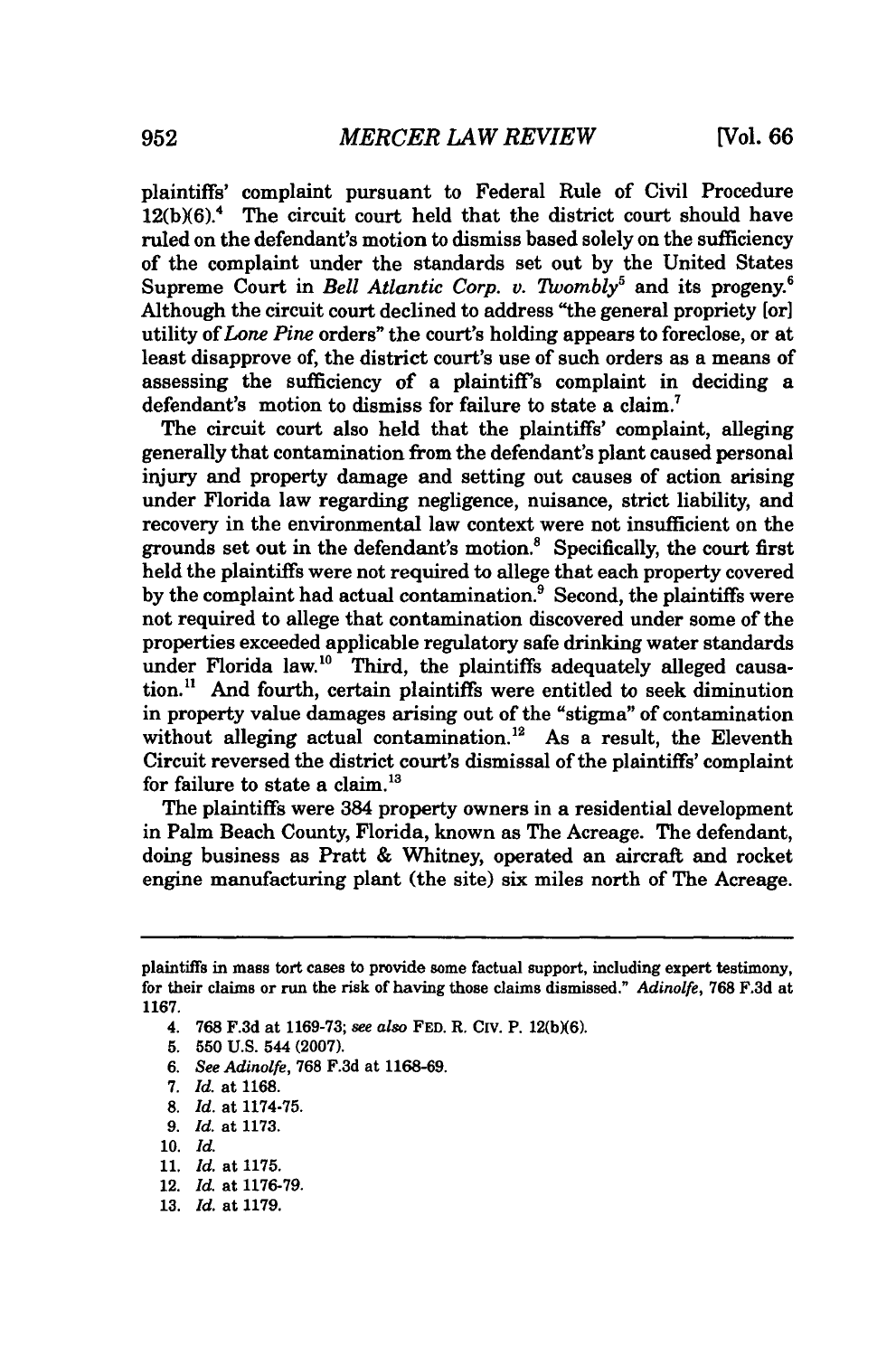According to the plaintiffs' complaint, the site and The Acreage sit above the same aquifer, in which water flows north to south, that is the source of drinking water for The Acreage. The site underwent remediation in the 1980s, but remained a continuing source of environmental contamination. In 2003, metal drums marked "hazardous waste" were discovered at the site, and a plume of a particular contaminant, dioxane, had spread from the drums. In 2008, the Environmental Protection Agency (EPA) found twenty-four listed contaminants in the soil and groundwater at the site, and testing done for the defendant found contaminants present in high concentrations at the site. In 2010, the Palm Beach County Health Department labeled The Acreage a "cancer cluster," with some children developing cancerous brain tumors and at least three adults developing a type of renal cancer.<sup>14</sup> Also in 2010, the Federal Housing Administration warned appraisers that the cancer cluster declaration could be harming home values in the area. Samples from test wells in The Acreage showed the presence of certain contaminants that the plaintiffs alleged the defendant released on the site and that plaintiffs' experts stated had migrated under The Acreage.<sup>15</sup>

Over 300 of the individual plaintiffs alleged their properties were actually contaminated by chemicals that had migrated from the site (the actual-contamination plaintiffs). The remaining plaintiffs claimed either their properties were not presently contaminated but would be in the future, or their properties had lost value because of the proximity to contaminated property (the anticipated-contamination and proximity  $plain tiffs)$ .<sup>16</sup>

After the district court dismissed the plaintiffs' initial complaints and the plaintiffs filed amended complaints, the district court issued a *Lone Pine* order giving the plaintiffs sixty days to produce "all evidence they contend supports the *prima facie* elements of contamination and causation," included but not limited to "disclosure of any testing for contaminants conducted on each plaintiffs property, **[I** disclosure of any contaminants found on each plaintiff's property," and expert opinions on several factual issues, including whether individual properties were contaminated and whether the defendant had caused the contamination and other evidence of causation and harm, including diminution in

<sup>14.</sup> *Id.* at 1164, **1169-70.** One of the adults had her well water tested and found it to be contaminated with various cancer-causing chemicals. *Id.* at **1170.** She and her husband filed a related suit for personal injury, *Pinares v. United Technologies Corp.,* No. **10-80883-** CIV-RYSKAMP/VITUNAC, 2011 **U.S.** Dist. **LEXIS 8923 (S.D.** Fla., Jan. **19, 2011),** which was consolidated with *Adinolfe. Adinolfe,* **768 F.3d** at 1164.

**<sup>15.</sup>** *Adinolfe,* **768 F.3d** at **1169.**

**<sup>16.</sup>** *Id.* at **1170.**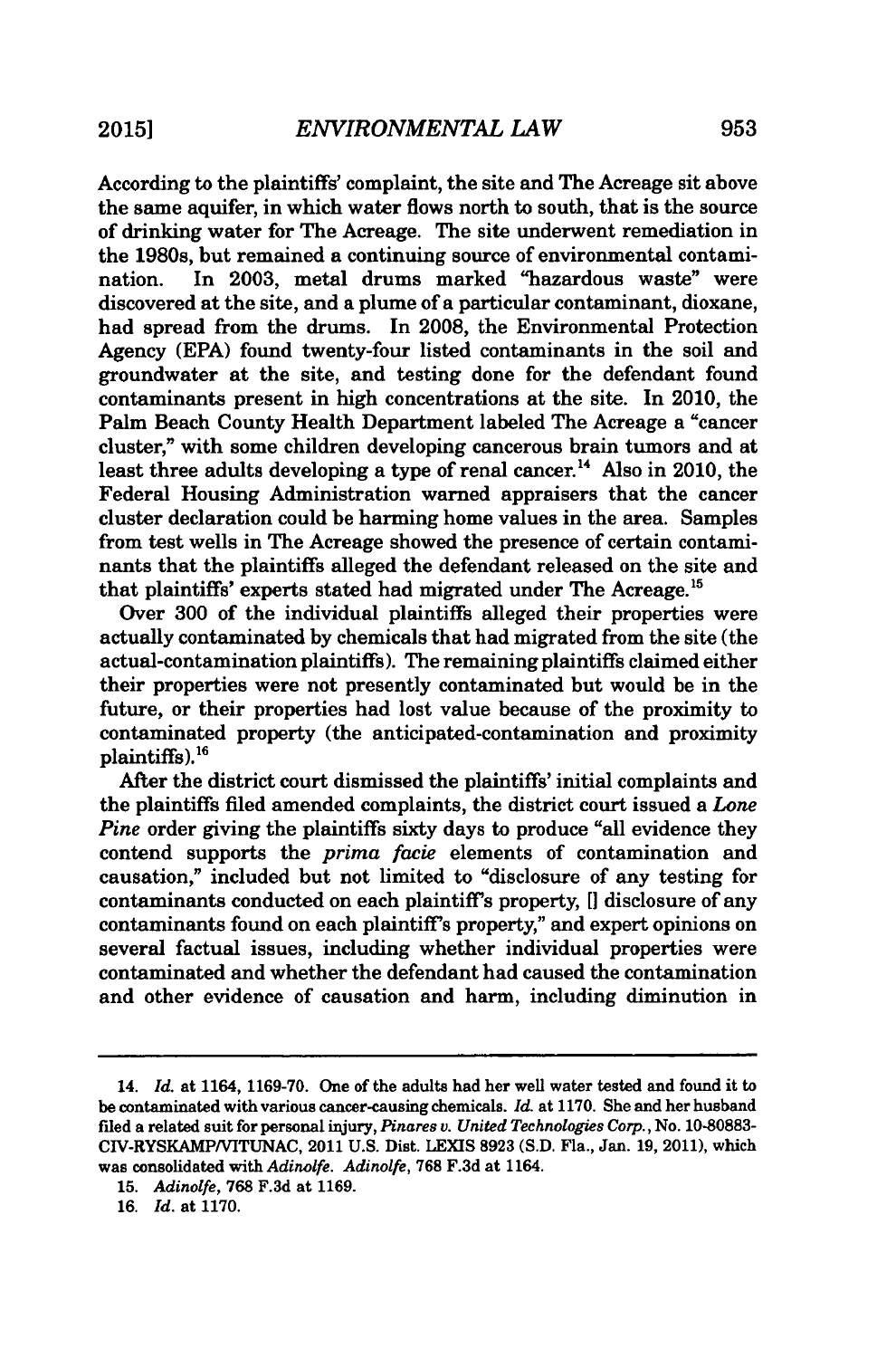value.17 The order also provided that the defendant could respond **by** challenging the plaintiffs' compliance with the order within sixty days of receiving the plaintiffs' evidence.<sup>18</sup>

In response to the order, the plaintiffs filed declarations from their experts purporting to show, among other things, causation. The defendant responded with opinions of its own experts challenging the validity of the plaintiffs' experts' opinions and moved to dismiss the plaintiffs' amended complaints for failure to comply with the *Lone Pine* order.<sup>19</sup> As the Eleventh Circuit noted, even though the district court intended to keep the two separate, the hearing and proceedings related to compliance with the *Lone Pine* order became inextricably linked to the motion to dismiss the complaint with the district court and the parties "frequently stray[ing] beyond the four corners of the complaints and discuss[ing] the expert testimony and factual submissions contained in the *Lone Pine* filings."<sup>21</sup>

After the hearing, the district court dismissed the plaintiffs' amended complaints and subsequently dismissed with prejudice their second amended complaints as well. The district court ruled, regarding the actual-contamination plaintiffs, the complaint was insufficient because it did not allege that these plaintiffs actually tested for contamination or that each of their individual properties was actually contaminated. As a result, the allegation that their properties were contaminated **by** the site was merely conclusory and not entitled to be accepted as true, and the complaint was further deficient because it did not allege that any contamination exceeded the applicable regulatory safe drinking water standards.<sup>21</sup> The district court also ruled that the actualcontamination plaintiffs' causation allegations were inadequate because the plaintiffs "did not establish a causal link between any particular pollutant that specifically traveled from [the site] on one hand and the pollution in The Acreage on the other," and thus the allegations of causation were conclusory.<sup>22</sup> Finally, the district court ruled that the anticipated-contamination and proximity plaintiffs could not state a

**<sup>17.</sup>** *Id.* at **1165.**

**<sup>18.</sup>** *Id.*

<sup>19.</sup> *Id.* at 1165-66.

<sup>20.</sup> *Id.* at 1166-67.

<sup>21.</sup> *Id.* at 1167, 1171. The Supreme Court, *inAshcroft v. Iqbal,* **556** U.S. 662 (2009), explained its holding in *Twombly,* stating, "[TIhe tenet that a court must accept as true all of the allegations contained in a complaint is inapplicable to legal conclusions." *Iqbal,* **556** U.S. at **678.**

<sup>22.</sup> *Adinolfe,* 768 F.3d at 1171.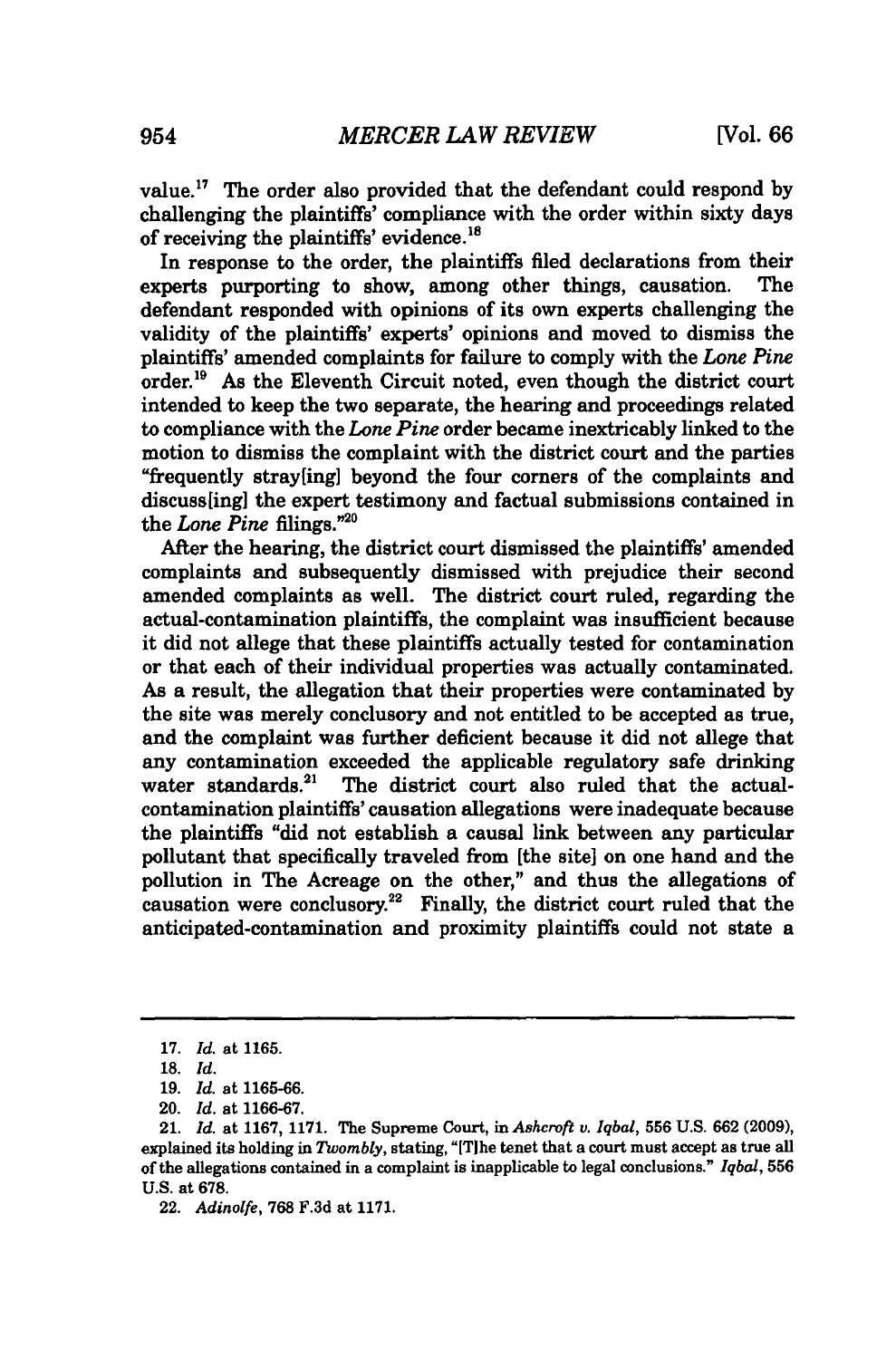state-law claim for "stigma" damage to their property values in the absence of actual contamination.<sup>23</sup>

In disentangling the two issues, the Eleventh Circuit first held that the district court erred in issuing the *Lone Pine* order "requiring factual support for the plaintiffs' claims before it **ha[d]** determined that those claims survive a motion to dismiss under *Twombly.*<sup>724</sup> The Eleventh Circuit stated that

[w]hatever the general propriety and/or utility of *Lone Pine* orders-matters we do not pass on today-they should not be used as (or become) the platforms for pseudo-summary judgment motions at a time when the case is not at issue and the parties have not engaged in reciprocal discovery.<sup>25</sup>

The court went on to note,

We understand the district court's concern that, without a *Lone Pine* order, a defendant in a case like this one would have to engage in expensive and time-consuming discovery without the plaintiffs first demonstrating some factual support for their claims. That concern may be a valid one, but it cannot be allayed **by** use of a scheduling order that runs counter to the adversarial process envisioned **by...** the Federal Rules of Civil Procedure.<sup>26</sup>

The court then turned to the dismissal of the plaintiffs' second amended complaints, independent of the evidence submitted **by** the parties in response to the district court's *Lone Pine* order, and held that the complaints did state claims on which relief could be granted. $27$  The court noted first that while the causes of action set out in the complaints required the pleading of distinct elements, the defendant moved to dismiss and the district court agreed based on "grounds common to all of the claims instead of challenging whether the plaintiffs properly pled each cause of action."<sup>28</sup> The Eleventh Circuit therefore confined its analysis to those grounds for dismissal.29

First, the Eleventh Circuit held that the district court erred in concluding that the actual-contamination plaintiffs had inadequately alleged contamination.<sup>30</sup> These plaintiffs alleged that each of their

**26.** *Id.* at **1169.**

**30.** *Id.*

**<sup>23.</sup>** *Id.* at **1171, 1176.**

<sup>24.</sup> *Id.* at **1168.**

**<sup>25.</sup>** *Id.*

**<sup>27.</sup>** *Id.* at **1169-76.**

**<sup>28.</sup>** *Id.* at **1171-72.**

**<sup>29.</sup>** *Id.* at **1172.**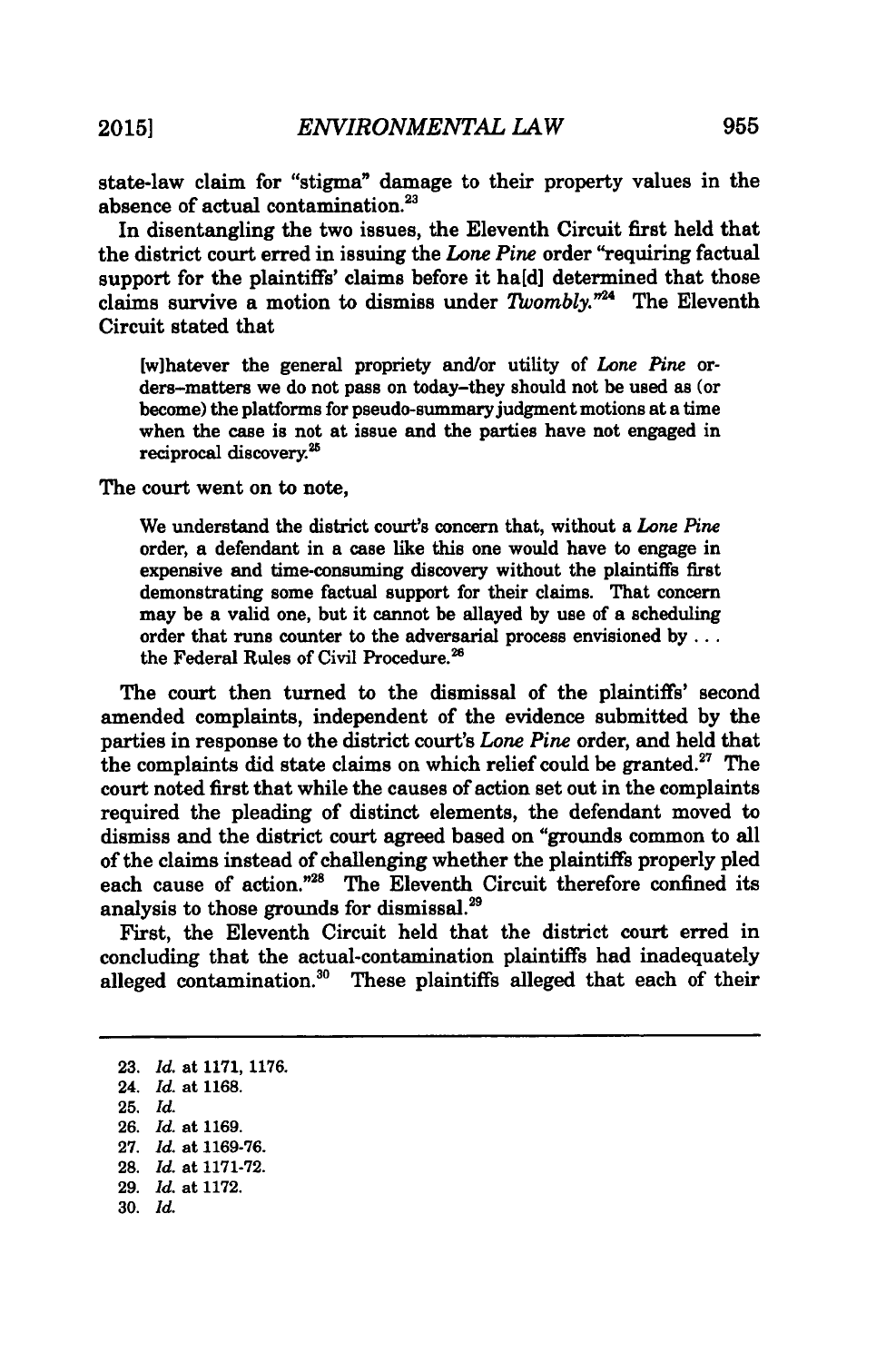properties "ha[d] been contaminated by [the defendant]."31 The court stated that "[a]lthough this allegation may appear conclusory when read in isolation, the complaint provides additional factual allegations that easily push the 'contamination' plaintiffs' claims across the line from conceivable to plausible. $m^{32}$  The court pointed to the allegations that the defendant released contaminants into the soil, groundwater, and surface water on its property; that The Acreage and the defendant's property share the same aquifer; that the aquifer flows south from defendant's property to The Acreage; and that water samples from test wells in The Acreage contained three specific contaminants also found on the defendant's property.<sup>33</sup> The court stated that, in the aggregate, these allegations made the claim that the defendant had contaminated each of the actual-contamination plaintiffs' individual properties plausible.34 The court also held that the district court erred in requiring each of the actual-contamination plaintiffs allege they tested their properties, noting that while such testing might be necessary for the plaintiffs to meet their burden of persuasion, it was not necessary to plead a prima facie case.<sup>35</sup>

The court also held the plaintiffs were not required to allege that contamination on their properties exceeded the Florida safe drinking water standards for various contaminants.<sup>36</sup> The court reached this conclusion based on "the substantial body of Florida law endorsing the basic tort principle that 'while one's compliance with a statute or an ordinance may amount to evidence of reasonableness, such compliance is not tantamount to reasonableness as a matter of law."37 The court noted that while courts dealing with groundwater contamination in other jurisdictions hold that a plaintiff must show the alleged contamination exceeds the applicable maximum contaminant levels, "that view is not unanimous, and Florida courts have not endorsed such a rule."38

Second, the court held that the plaintiffs had adequately pled causation.39 Pointing to essentially the same set of fact allegations in the complaint that it had focused on to conclude that the plaintiffs

**<sup>31.</sup>** *Id.*

**<sup>32.</sup>** *Id.* (quoting *Twombly,* **550 U.S.** at **570)** (internal quotation marks omitted).

**<sup>33.</sup>** *Id.* at **1173.**

<sup>34.</sup> *See id.* at **1172.**

**<sup>35.</sup>** *Id.* at **1173.**

**<sup>36.</sup>** *Id.*

**<sup>37.</sup>** *Id.* at 1174 (quoting Westland Skating Ctr., Inc. v. Gus Machado Buick, Inc., 542 **So. 2d 959,** 964 (Fla. **1989));** *see also* Nicosia v. Otis Elevator Co., 548 So. **2d** 854, **856 (Fla.** Dist. Ct. **App. 1989).**

**<sup>38.</sup>** *Adinolfe,* **768 F.3d** at 1174.

**<sup>39.</sup>** *Id.* at **1175.**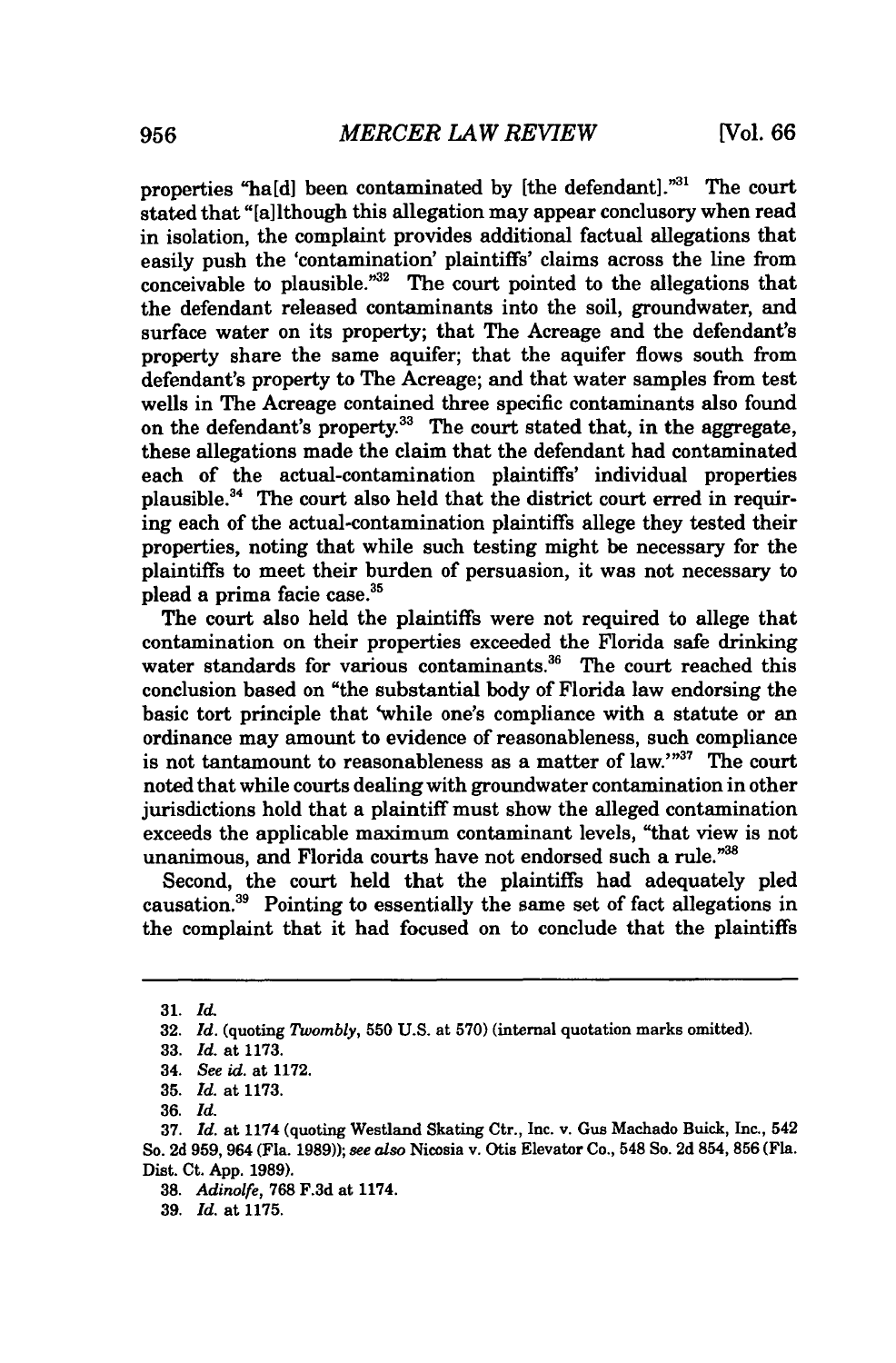plausibly pled that the defendant had contaminated the plaintiffs' properties, the court stated that "[i]n the aggregate, these assertions give rise to a 'reasonable inference that [the defendant] is liable for the misconduct alleged."<sup>40</sup>

Third, the court held that the proximity and anticipated-contamination plaintiffs were not required to allege actual contamination of their properties to seek diminution in property value based on the "stigma" of their properties' proximity to contaminated areas.<sup>41</sup> The court pointed to precedent from the Florida Supreme Court holding that plaintiffs bringing nuisance claims, strict liability claims, negligence claims, and Florida environmental law claims could seek "stigma" damages without showing a physical invasion of their property interests.<sup>42</sup> The court again distinguished *St. Joe Co. v. Leslie,"3* the principal case relied on by the defendant." The court acknowledged that language in the *Leslie* case could support a contrary conclusion, but asserted that the Florida Supreme Court cases it pointed to indicated that if the Florida Supreme Court were to address the question, it would hold that "a tort plaintiff seeking to recover for economic harm caused by pollution or contamination need not own property that is itself polluted or contami- ${\rm nated.}^{\rm m45}$ 

### II. NATIONAL ENVIRONMENTAL POLICY **ACT**

In *RB Jai Alai, LLC v. Secretary of the Florida Department of Transportation,"* the United States District Court for the Middle District of Florida, in an issue of first impression, concluded that claims brought under the National Environmental Policy Act (NEPA)<sup>47</sup> and the Federal Aid Highway Act (FAHA)<sup>48</sup> are subject to the Administrative Procedure Act's  $(APA)^{49}$  six-year limitation period.<sup>50</sup> The court also took the position (though perhaps in dicta) that purely economic

- 46. No. 6:13-cv-1167-Orl-40GJK, 2014 **U.S.** Dist. **LEXIS 131792** (M.D. Fla. 2014).
- 47. 42 **U.S.C.** §§ 4321-4370h (2012).
- 48. **23 U.S.C.** §§ **101-170** (2012).
- 49. **5 U.S.C.** §§ **551-559, 701-706** (2012).
- **50.** *RB Jai Alai, LLC,* 2014 **U.S.** Dist. LEXIS **131792,** at \*23-24; *see also* **28 U.S.C.** § 2401(a) (2012) (providing limitations period for civil actions).

<sup>40.</sup> *Id.* (quoting *Iqbal,* **556 U.S.** at **678).**

<sup>41.</sup> *Id.* at **1176.**

<sup>42.</sup> *Id.* at **1177-78.**

<sup>43.</sup> **912 So. 2d** 21 (Fla. Dist. Ct. **App. 2005).** In *St. Joe Co.,* the Court of Appeals of Florida stated that "because no proof was adduced that any of the class representatives' land was contaminated, the concept of 'stigma' damages is inapplicable." *rd.* at 24-25.

<sup>44.</sup> *Adinolfe,* **768 F.3d** at **1177.**

<sup>45.</sup> *Id.* at **1178.**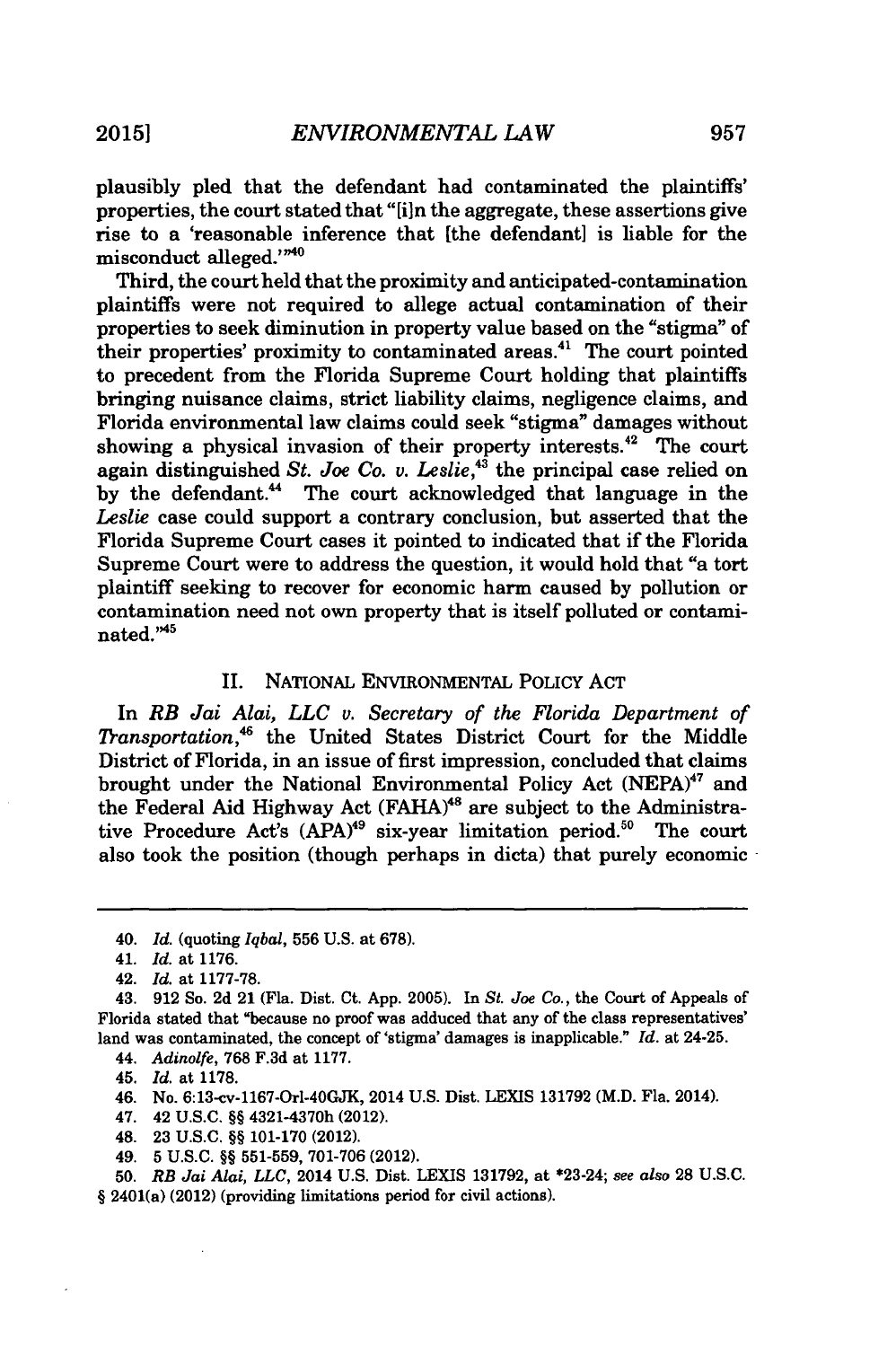interests are not within the "zone of interests" protected **by NEPA,** and thus a plaintiff claiming purely economic harm lacks standing to assert a NEPA claim.<sup>51</sup> Nevertheless, the court concluded that the plaintiffs in this case, a jai alai club and two of its employees, alleged more than merely economic harm and thus did have standing to assert a NEPA claim.<sup>52</sup> Accordingly, the court denied the defendants' motion to Accordingly, the court denied the defendants' motion to dismiss the complaint except pertaining to the portion of the complaint challenging agency action more than six years prior to the filing of the  $complaint.<sup>53</sup>$ 

In the early 2000s, the Florida Department of Transportation (FDOT) developed a plan, finalized in 2004, to build an overpass allowing **U.S.** Highway **17-92** to cross over State Road 436 in Seminole County, Florida (the Project). The FDOT sought federal funding for the Project, which triggered review under **NEPA.<sup>5</sup> "** The Federal Highway Administration (FHWA) and FDOT determined that the Project qualified for a Categorical Exclusion **(CE)** under FHWA's regulations.<sup>55</sup> meaning that no environmental assessment or impact study was required under **NEPA.** In 2012, because of design changes in the Project, the agencies reevaluated whether the Project continued to **qualify** for a **CE** and determined that it did.<sup>56</sup>

The plaintiffs filed suit in **2013,** generally challenging the agencies' determination that the Project was exempt from **NEPA** and also claiming that the approval and funding of the Project violated **FAHA.** In relevant part, the complaint alleged that the overpass proposed in the Project would cause greater traffic and congestion around the plaintiffs' business (thus increasing the risk of injury to persons using the business), would decrease access to the business resulting in economic harm, and would increase air and noise pollution around the business.<sup>57</sup>

The defendants, FDOT and FHWA, moved to dismiss the complaint. The defendants asserted that the plaintiffs lacked standing because they had not suffered a cognizable injury under **NEPA** or **FAHA** and because the plaintiffs' alleged harms were not within the zone of interests protected **by** the statutes; that the complaint was a "shotgun" pleading and impossible to answer; that the complaint failed to state claims under

**<sup>51.</sup>** *RB Jai Alai, LLC,* 2014 **U.S.** Dist. **LEXIS 131792,** at **\*18-19.**

**<sup>52.</sup>** *Id.* at \*20-21.

**<sup>53.</sup>** *Id.* at **\*29-30.**

<sup>54.</sup> *Id.* at **\*2-3.**

**<sup>55. 23</sup>** C.F.R. **§** 771.117(a) (2014).

**<sup>56.</sup>** *RB Jai Alai, LLC,* 2014 **U.S.** Dist. **LEXIS 131792,** at **\*3.**

**<sup>57.</sup>** *Id.* at \*4-5, \*14.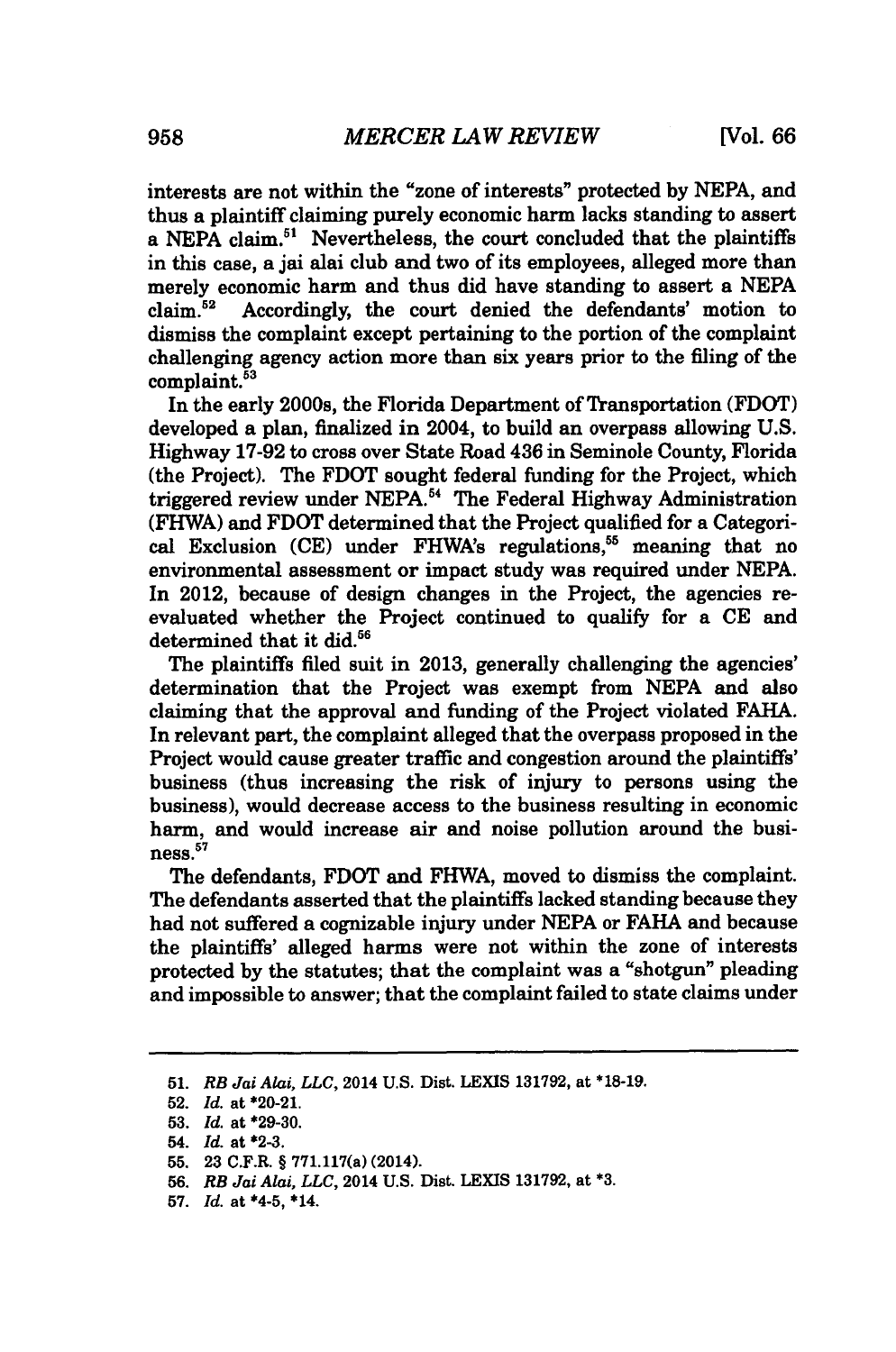the statutes; and that, regarding the defendants' action initially exempting the Project from **NEPA** review in 2004, the claims were barred by the statute of limitations.<sup>58</sup>

The defendants first contended that the injuries the plaintiffs alleged were "merely conjectural" and that the complaint failed to set out facts from which the court could conclude that the plaintiffs suffered actual harm.<sup>59</sup> However, the court concluded that the general factual allegations were sufficient to allege a concrete and particularized risk of harm, and thus the complaint sufficiently alleged injury for constitutional standing purposes.<sup>50</sup>

The defendants also contended that as a business alleging economic harm, the plaintiffs did not fall within the zone of interests protected by NEPA or FAHA and thus lacked "prudential" standing.<sup>61</sup> In response to that argument, the court, noting a "disagreement among the circuits" regarding whether NEPA protects purely economic interests, first explained that under Eleventh Circuit precedent a plaintiff must demonstrate, among other things, an environmental injury to fall within NEPA's zone of interests.<sup>62</sup> Therefore, the court "side[d] with those courts concluding that purely economic injuries with no connection to the environment are insufficient to fall within NEPA's zone of interests."<sup>63</sup> However, the court concluded the plaintiffs here had alleged environmental injuries in addition to economic ones and therefore fell within NEPA's zone of interests for standing purposes.<sup>64</sup>

The court reached the same conclusion for the plaintiffs' FAHA claim, explaining that the zone of interests protected by FAHA included "transportation, economic growth, environmental protection, land use, and quality of life," and that the allegations of the complaint that placed the plaintiffs within NEPA's zone of interests also placed them within that of FAHA.<sup>65</sup>

Next, the court, addressing what it described as an issue of first impression in the Eleventh Circuit-whether a NEPA action was subject to a limitation period--concluded that such actions were subject to the six-year limitation period for actions brought under the APA.<sup>66</sup> As a result, the court ruled that the portion of the plaintiffs' complaint

58. *Id.* at **\*6-7.** 59. *Id.* at **\*15. 60.** *Id.* 61. *Id.* at **\*15-16,** \*18. 62. *Id.* at **\*18.** 63. *Id.* at **\*19.** 64. *ld.* at \*20-21. 65. *Id.* at \*21-23. 66. *ld.* at \*23-24.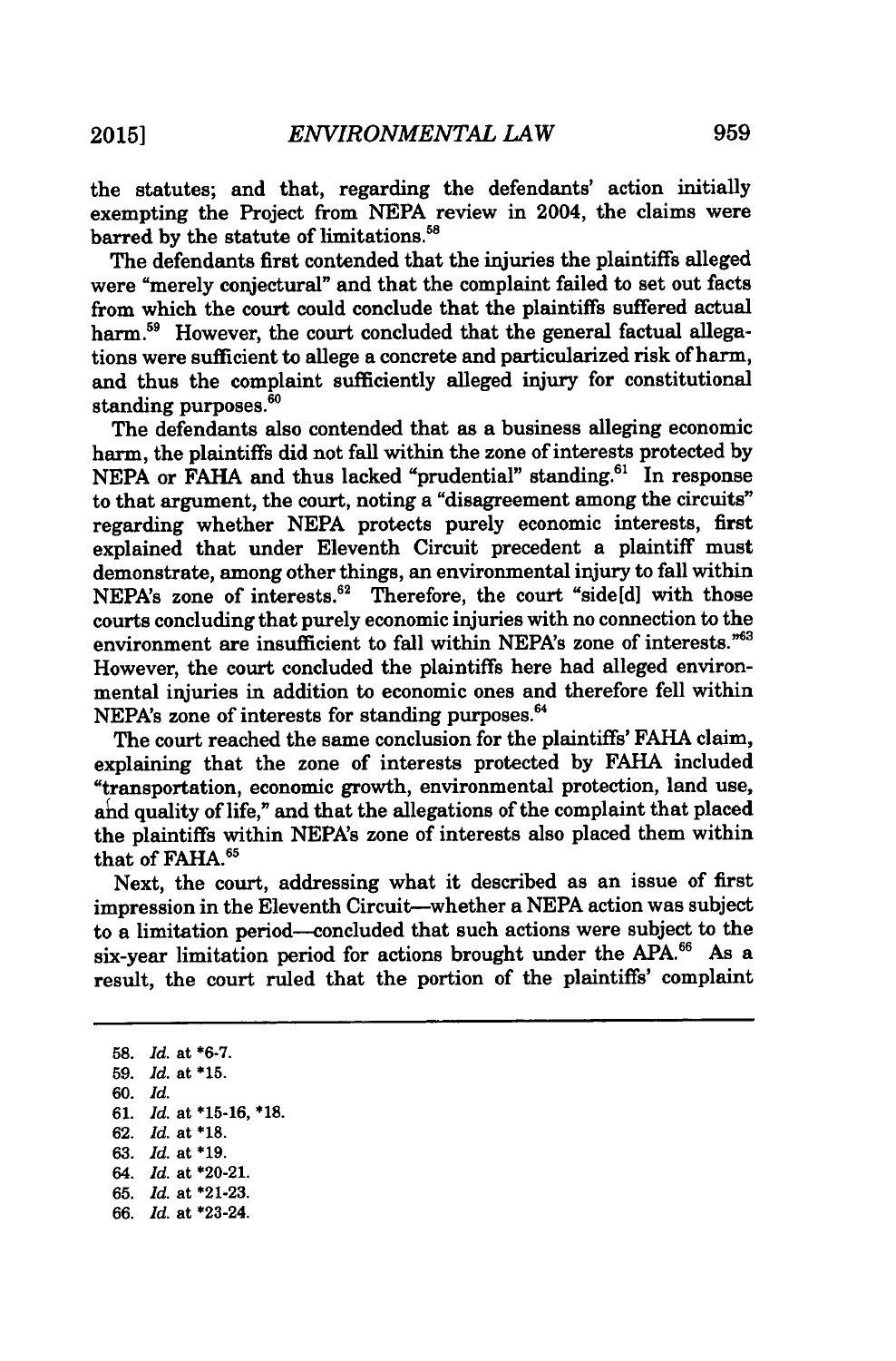challenging the defendants' initial decision in 2004 to exclude the Project from NEPA review was time-barred.<sup>67</sup>

Finally, based largely on the factual allegations the court had already determined established that the plaintiffs had standing, the court concluded that the complaint adequately stated claims for relief under both NEPA and the FAHA.<sup>68</sup> The court denied the defendants' motion to dismiss the complaint, except the portion the court concluded was time-barred.<sup>69</sup>

#### III. CLEAN WATER ACT-SECTION 404

In *Black Warrior Riverkeeper, Inc. v. U.S. Army Corps of Engineers,7 "* a challenge to the Corps of Engineers' (the Corps) reissuance of Nationwide Permit 21 (NWP  $21$ )<sup>71</sup> under section 404 of the Clean Water Act (the CWA),<sup>72</sup> the United States District Court for the Northern District of Alabama concluded, among other things, that downstream water quality fell within the "zone of interests" protected by § 404 of the CWA, and thus the plaintiffs, users of a river whose water quality they alleged was degraded by surface mining operations in the river's watershed, had standing to bring their challenge under  $\S$  404.<sup>73</sup> However, the court also concluded that the plaintiffs' action, filed ten months after the reissuance, was barred by laches and for this and other reasons granted summary judgment to the defendants.<sup>74</sup>

Under § 404, the Corps may issue general permits (known as nationwide permits) allowing the deposit of dredged or fill material into jurisdictional waters-in lieu of requiring permittees to apply for individual permits—if the Corps determines that the activities covered by the nationwide permits will have only minimal effects on the environment both individually and cumulatively.75 By law, nationwide permits are limited to five-year terms.76

The Corps first issued NWP 21 in 2007, $^{77}$  authorizing surface mining operations to deposit dredged or fill material into waters of the United States, subject to certain restrictions. The Corps reissued NWP 21 in

- **70.** 23 F. Supp. 3d 1373 (N.D. Ala. 2014).
- **71.** Reissuance of Nationwide Permits, **77** Fed. Reg. 10,184 (Feb. 21, 2012).
- 72. 33 U.S.C. § 1344(e) (2012).
- 73. *Black Warrioer Riverkeeper, Inc.,* 23 F. Supp. at 1376-77, 1382-83.

**75.** 33 U.S.C. § 1344(e).

77. Reissuance of Nationwide Permits, 72 Fed. Reg. 11,092 (Mar. 12, 2007).

<sup>67.</sup> *Id.* at \*25-26.

<sup>68.</sup> *Id.* at \*29.

<sup>69.</sup> *Id.* at \*29-30.

<sup>74.</sup> *Id.* at 1393.

<sup>76.</sup> *Id.*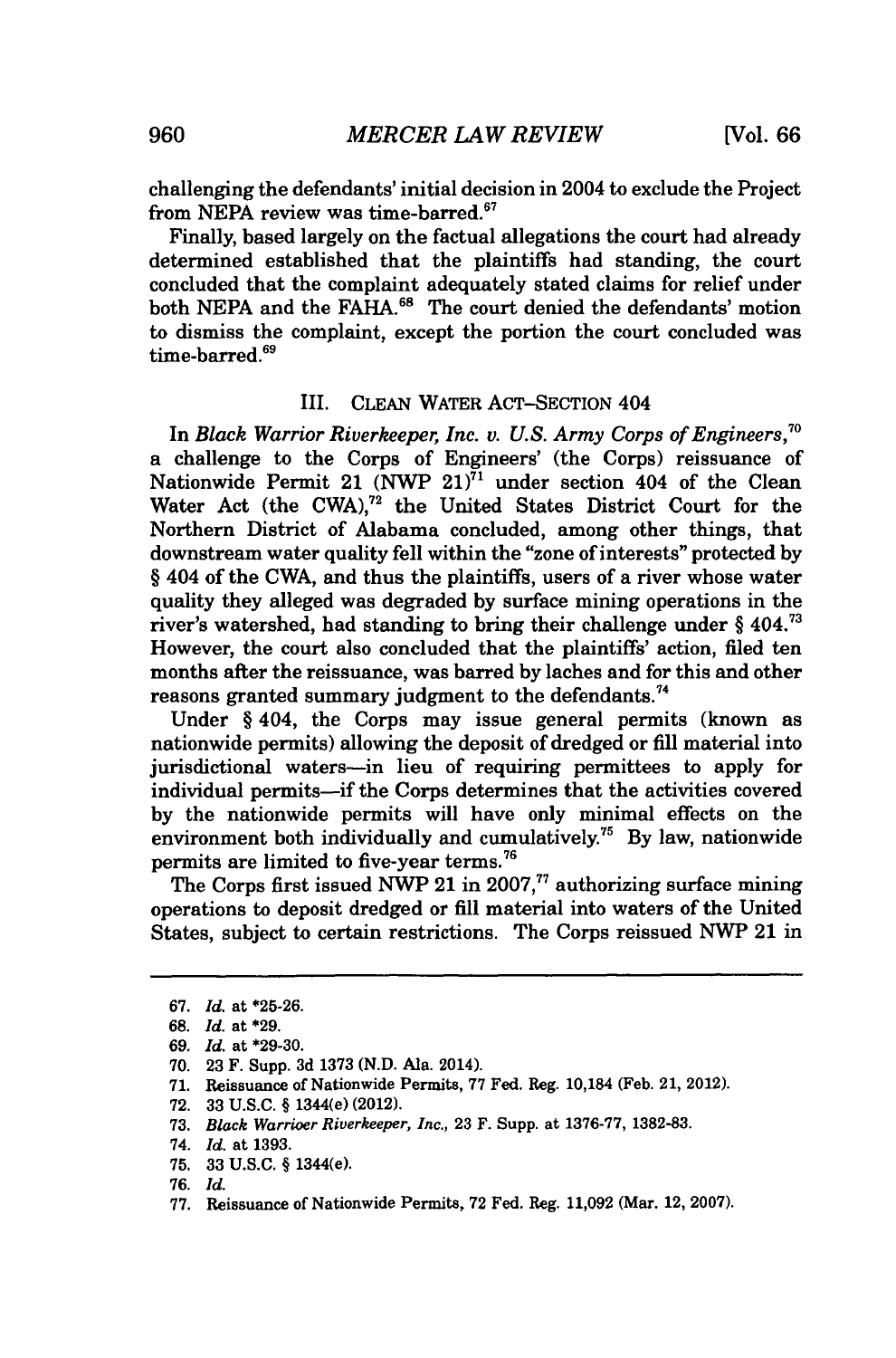2012. The 2012 version separated mining operations into two categories: those that had previously received authorization to operate under the 2007 NWP 21 (the reauthorization provision), and those that had not. The 2012 NWP 21 applied more restrictive standards to operations that had not been previously authorized under the 2007 version than to those that were previously authorized. Thus, previously authorized operations were allowed to continue in ways that were potentially more damaging to the environment than were newly authorized operations. The 2012 version was issued on February 18, 2012, and became effective March<br>19, 2012. The first previously authorized mining operation was The first previously authorized mining operation was reauthorized under the 2012 NWP 21 in May 2012, and by February 2013, thirty-nine reauthorizations had been granted.<sup>78</sup>

The plaintiffs, environmental groups whose members "use and enjoy waters downstream" from the surface mining operations authorized under NWP 21, filed suit on November  $25.2013.^{79}$  The plaintiffs challenged the 2012 NWP 21, in particular the section applying more lenient restrictions to previously authorized operations, on two grounds. First, the plaintiffs contended that the 2012 NWP 21 implicitly extended the 2007 NWP 21 beyond its statutorily mandated term of five years. Second, the plaintiffs contended that the Corps's cumulative-effects analysis of the reauthorization provision was arbitrary and capricious because: the Corps did not conduct a "cumulative effects" analysis of the 2012 NWP 21's reauthorization provision, as required by the CWA and by NEPA; the Corps improperly relied on its 2007 analysis of cumulative effects in issuing the 2012 NWP 21; and the Corps improperly considered compensatory mitigation in its cumulative effects analysis. The plaintiffs alleged that mining activities permitted under the 2012 NWP 21 had impaired downstream water quality and interfered with the plaintiffs' aesthetic and recreational enjoyment of the water.<sup>80</sup>

The court first addressed the defendants' motion to dismiss for lack of subject matter jurisdiction.<sup>81</sup> Specifically, the defendants contended that the plaintiffs lacked standing because (1) § 404 does not regulate water quality, which is exclusively regulated under section 402 of the  $CWA<sup>82</sup>$  and (2) the plaintiffs could not show that the alleged harm

<sup>78.</sup> *Black Warrior Riverkeeper,* 23 F. Supp. at 1378-80, 1385.

<sup>79.</sup> *Id.* at 1377, 1380.

**<sup>80.</sup>** *Id.* at 1377, 1387-88.

<sup>81.</sup> *Id.* at 1380. The plaintiffs' claim was challenged by both defendants, including the Corps, and intervenors, including mining companies that had received re-authorizations to operate under the 2012 NWP 21. *Id.* at 1376. The defending parties and the intervenors will be collectively referred to as "the defendants."

**<sup>82.</sup>** 33 U.S.C. § 1311 (2012).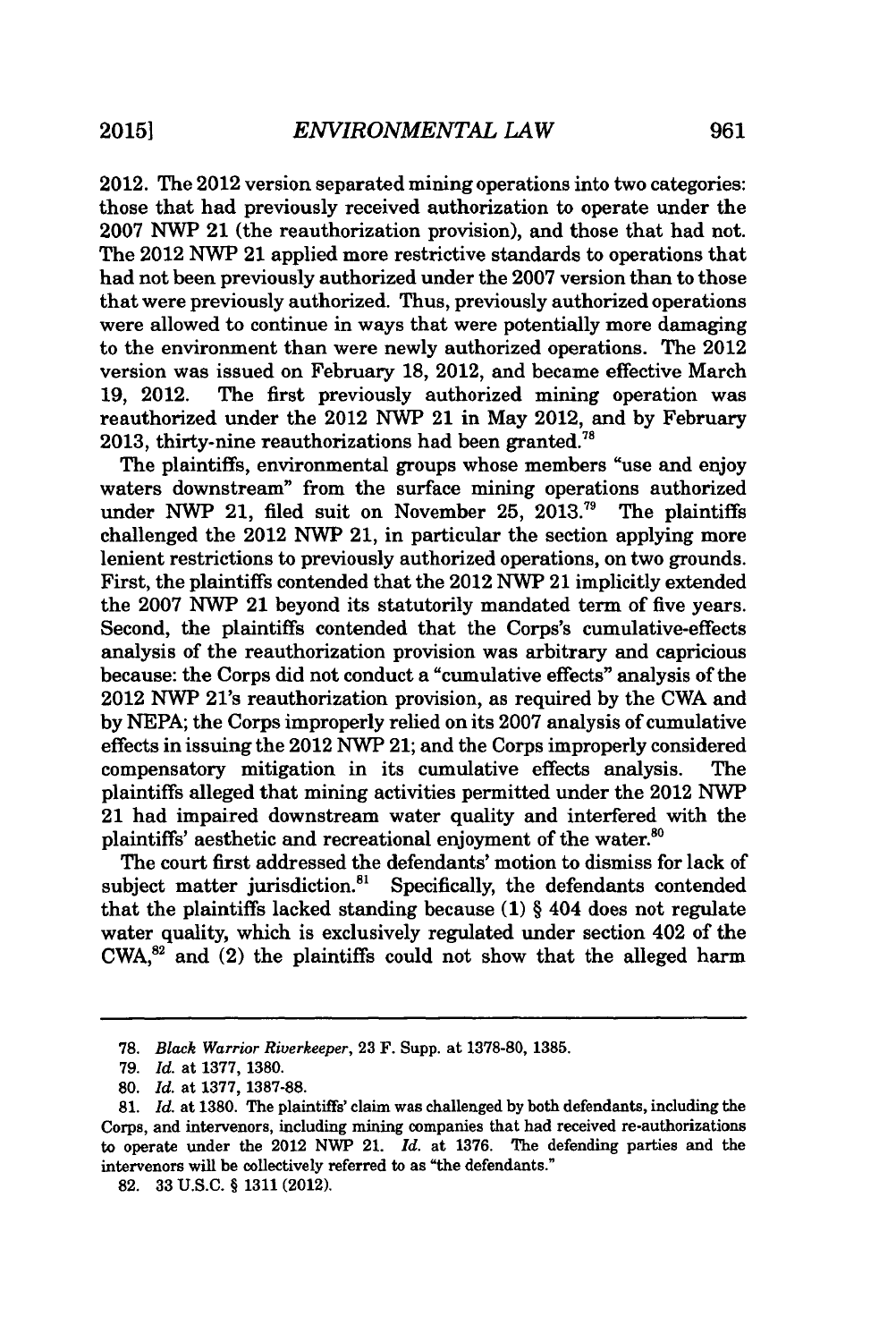resulted from activities authorized by the 2012 NWP 21 "as opposed to previous mining or unrelated activities. $^{983}$  The court concluded that the plaintiffs did have standing to challenge the 2012 NWP 21 under  $§$  404.<sup>84</sup> First, the court reviewed both the regulatory framework of § 404 and cases from other jurisdictions and determined that the zone of interests protected by § 404 went beyond loss of jurisdictional waters and included effects on wildlife, water-related recreation, aesthetics, and fisheries—the kind of harm the plaintiffs alleged. $85$  The court also concluded that the plaintiffs had sufficiently alleged causation and redressability to confer standing.<sup>86</sup>

Turning to the defendants' motion for summary judgment, the court concluded that the plaintiffs' claim was barred by laches.<sup>87</sup> Even though only ten months elapsed between the time the 2012 NWP 21 took effect and the time the plaintiffs filed suit, the court found that the plaintiffs could have filed suit as early as May 2012, when the first mining operation was reauthorized under NWP 21, or February 2013, when thirty-nine operations had been reauthorized, and that the delay from that time until November 2013, when the plaintiffs filed suit, was unexcused.<sup>88</sup> The court also found that by that time. companies The court also found that by that time, companies receiving reauthorization to operate under NWP 21 had purchased equipment, hired workers, entered into contracts, and made sales commitments.<sup>89</sup> The court reasoned that forcing these companies to cease operations pending the issuance of a new general permit, or pending their applications for individual permits under § 404, would result in lost income and other financial hardships.<sup>90</sup> Finally, the court found that the environmental benefits the plaintiffs claimed would result if they received the relief sought were speculative because neither the plaintiffs nor the court could predict what criteria the Corps would impose were it required to issue a new general permit or issue individual permits.<sup>91</sup> Therefore, the court concluded that the defendants had suffered undue prejudice as a result of the plaintiffs' delay in filing

91. *Id.*

<sup>83.</sup> *Black Warrior Riverkeeper,* 23 F. Supp. at 1381.

<sup>84.</sup> *Id.* at 1383.

<sup>85.</sup> *Id.* at 1382.

<sup>86.</sup> *Id.* at 1383.

**<sup>87.</sup>** *Id.* at **1393.** The court noted that while some circuits disfavored laches as a defense in environmental cases, "Ithe Eleventh Circuit has never adopted such a strict standard." *Id.* at 1384.

**<sup>88.</sup>** *Id.* at **1385.**

**<sup>89.</sup>** *Id.* at **1386.**

<sup>90.</sup> Id.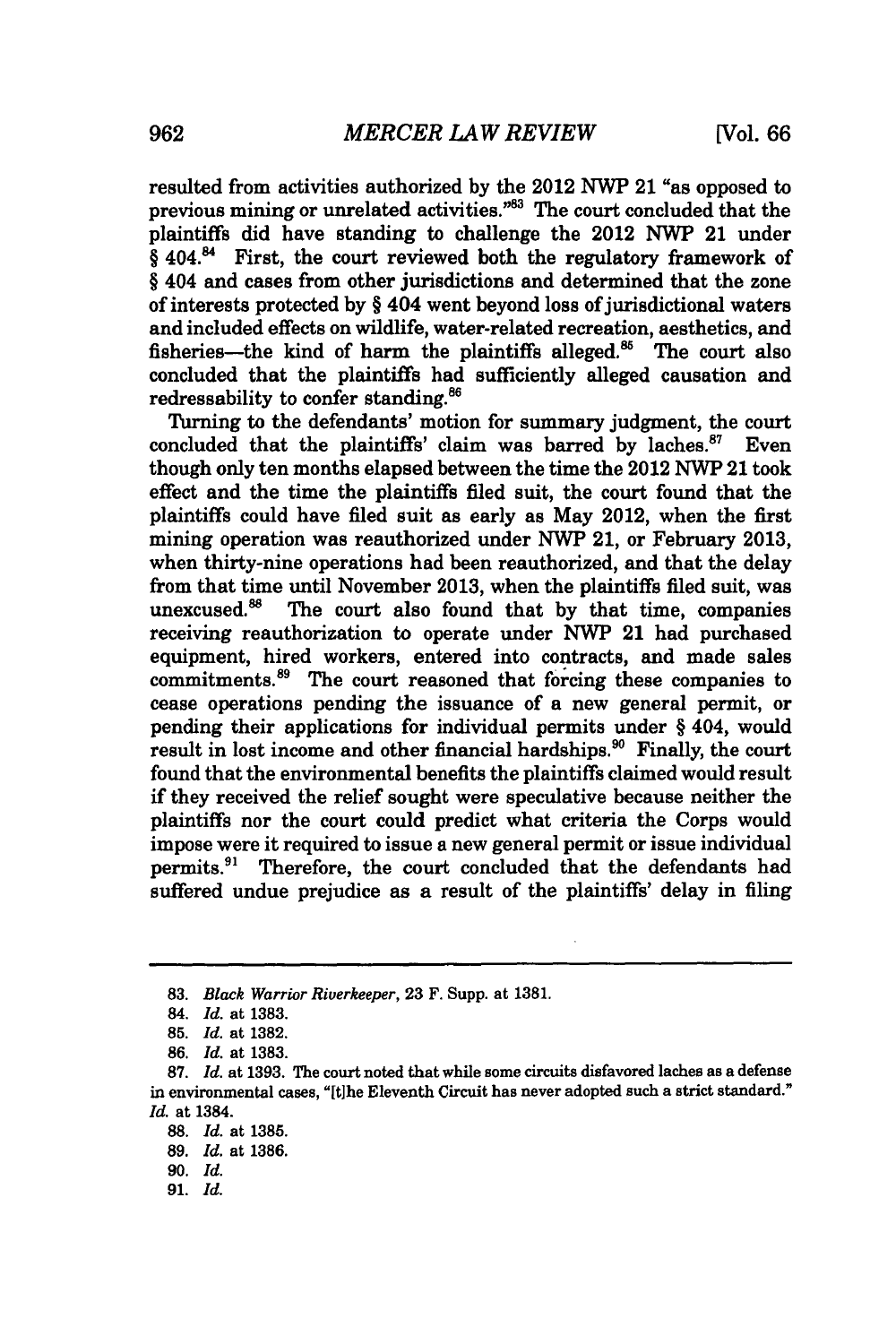suit.<sup>92</sup> Weighing these considerations, the court concluded that the plaintiffs' claim was barred **by** laches.93

The court went on to address the plaintiffs' substantive contentions in the context of the defendants' motion for summary judgment.<sup>94</sup> First, the court rejected the plaintiffs' claim that **by** creating a separate set of criteria governing reauthorizations, the Corps implicitly extended the **2007 NWP** 21 beyond its statutorily mandated five-year term.95 The court reasoned that the five-year term is merely a time limit and "does not impose constraints on the content of general permits or require that **..** their treatment of permittees change for each permit reissuance."<sup>96</sup> In other words, the Corps could have reissued NWP 21 in 2012 using criteria identical to the **2007 NWP** 21, provided that the criteria were otherwise in accordance with law and that operators re-applied for authorization.<sup>97</sup>

Second, the court concluded that the Corps's cumulative effects analysis in connection with the 2012 **NWP** 21 was not arbitrary or The court found that the Corps did conduct a new analysis, that the Corps did not simply rely on the cumulative effects analysis it performed for the **2007** NVP **21,** and that the Corps's reliance on compensatory mitigation to conclude that NWP 21 would have minimal cumulative effects on the environment was supported **by** its record (that is, the Corps's record showed that mitigation would in fact minimize the effects of surface mining).<sup>99</sup>

- **95.** *Id.*
- 96. *Id.*
- 97. See id.
- 98. *Id.* at 1391.
- 99. *Id.* at 1388-92.

**<sup>92.</sup>** *Id.* at **1387.**

**<sup>93.</sup>** *Id.*

<sup>94.</sup> *Id.*